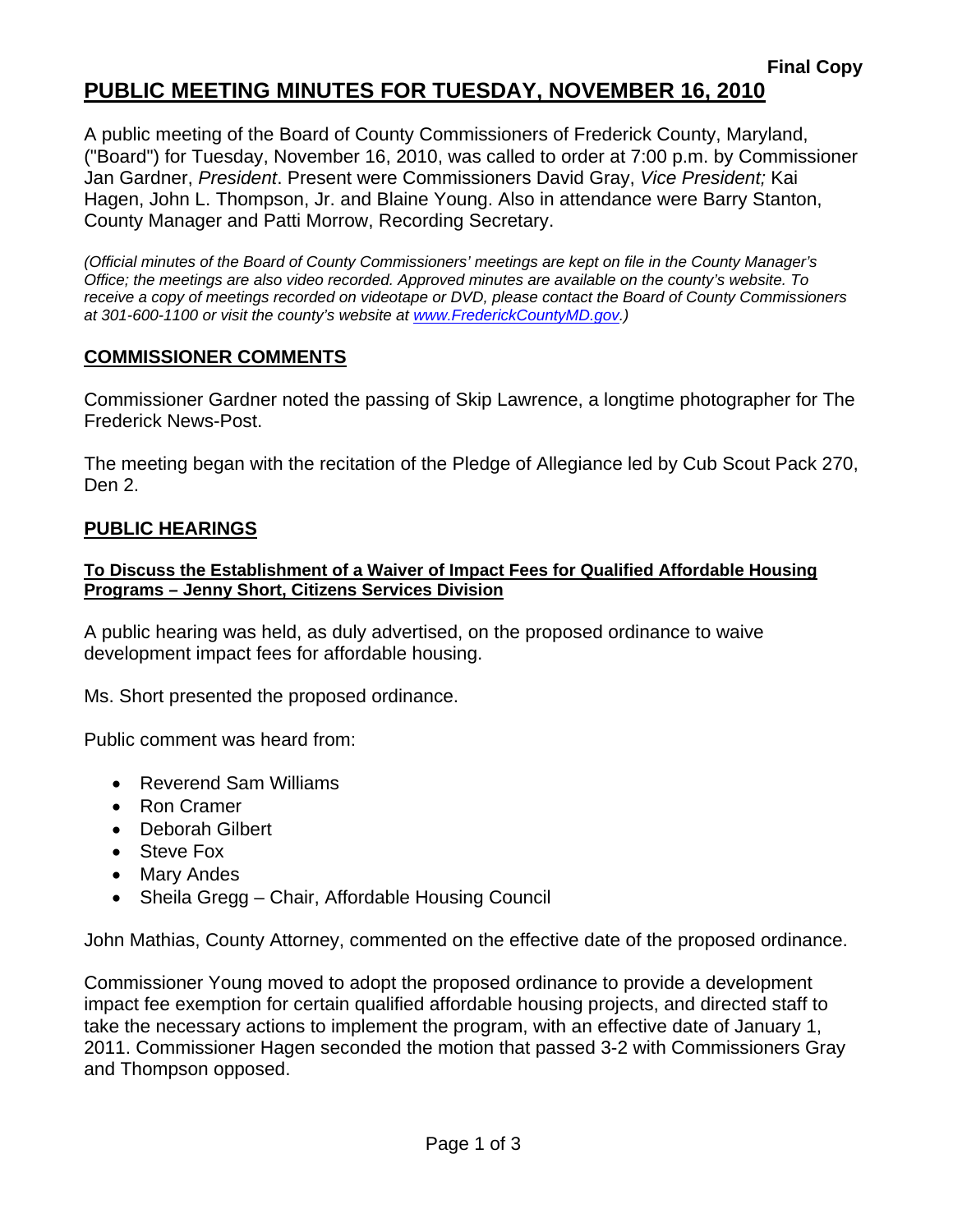# **PUBLIC MEETING MINUTES FOR TUESDAY, NOVEMBER 16, 2010**

(A copy of the approved/adopted ordinance can be obtained in the County Manager's Office or from the county's website, [www.FrederickCountyMD.gov.](http://www.frederickcountymd.gov/))

(Commissioner Thompson left the meeting at 7:40 p.m.)

**Proposed Changes to the Frederick County Employees Retirement Plan ("Plan") – Fourteenth Amendment – Tracy Lobuts, Human Resources Division; Kate Hoffman, Mercer; and Mary Claire Cheshire, Esquire, Whiteford, Taylor and Preston, LLC**

A public hearing was held, as duly advertised, on the proposed revisions to the Plan.

Ms. Lobuts briefed the Board on the fourteenth amendment. Ms. Hoffman reviewed the revisions to the Plan.

Barry Stanton, County Manager, commented on the amendment.

Public comment was heard from:

• John Neery, President, Career Fire Fighters Association of Frederick County Maryland, Inc., Local #3666, International Association of Fire Fighters, and a member of the Retirement Plan Committee.

No action was taken by the Board as this public hearing was for the benefit to receive public comments. The Board will make a decision at their administrative business meeting scheduled for Tuesday, November 30, 2010.

#### **Proposed Changes to the Frederick County Employees Retirement Plan ("Plan") – Fifteenth Amendment – Tracy Lobuts, Human Resources Division and Mary Claire Cheshire, Esquire, Whiteford, Taylor and Preston, LLC**

A public hearing was held, as duly advertised, on the proposed revisions to the Plan.

Ms. Lobuts briefed the Board on the fifteenth amendment. Ms. Cheshire reviewed the revisions to the Plan.

There were no public comments.

No action was taken by the Board as this public hearing was for the benefit to receive public comments. The Board will make a decision at their administrative business meeting scheduled for Tuesday, November 30, 2010.

### **PUBLIC COMMENTS**

None.